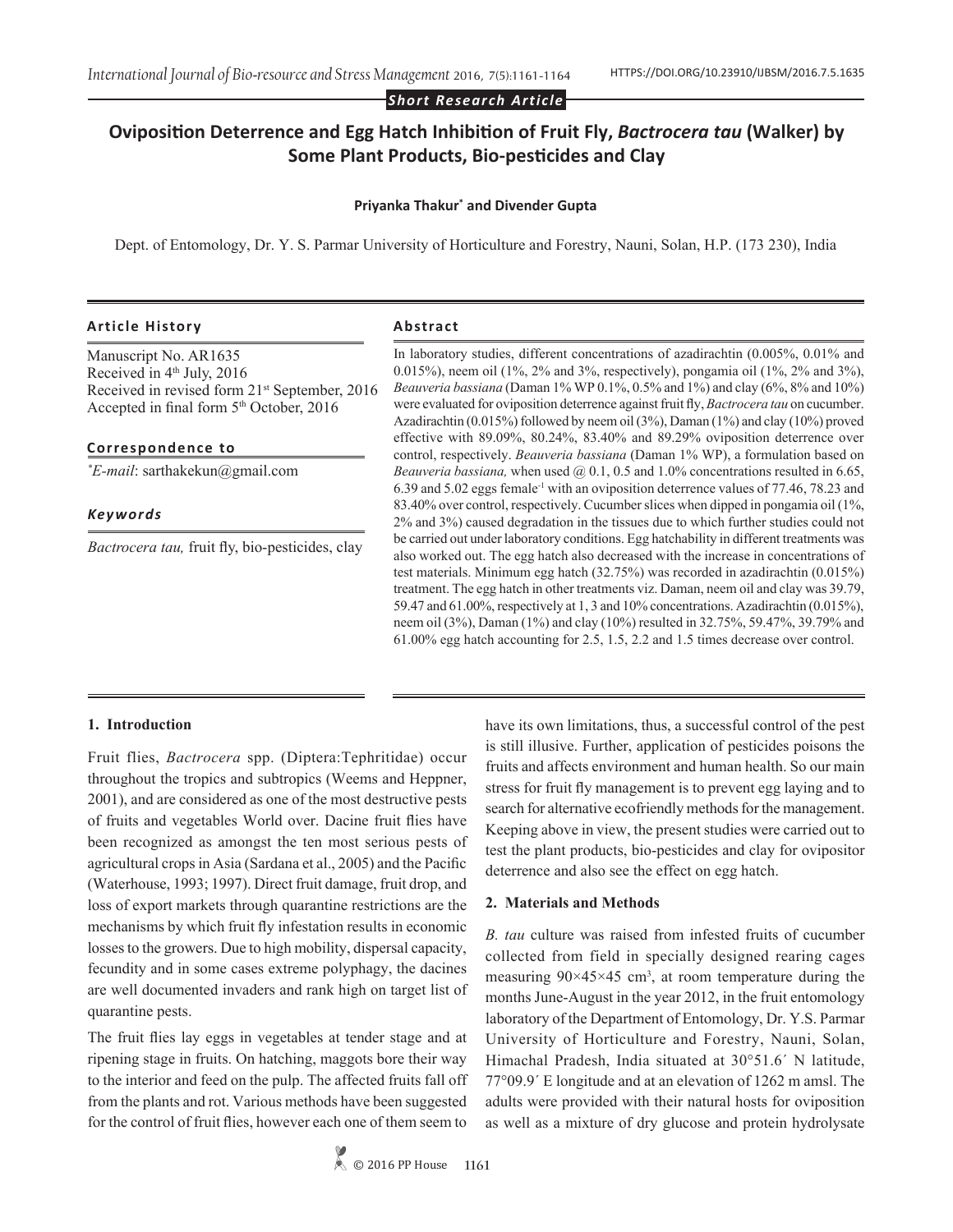(Protinex®, Pfizer Ltd.) in the ratio of 1:1 as per Gupta (1989) in a Petri-plate for feeding, and the diet was changed daily. The flies were reared for two generations in the laboratory. Further studies were carried out on those flies. Different test materials, namely azadirachtin, neem oil (*Azadirachta indica*), pongamia oil (*Pongamia pinnata,* commonly known as Karanj oil), Daman (*Beauveria bassiana*) and clay were evaluated against *B. tau* adults reared in the laboratory.

Neem oil (Neem Tel) (1%, 2% and 3.0%), Pongamia oil (Karanj Tel) (1.0%, 2.0% and 3.0%), Azadirachtin (Econeem 10,000 ppm) @ 0.005%, 0.01% and 0.015% a.i., Daman 1% WP (*Beauveria bassiana)* @ 0.1, 0.5% and 1.0% of the formulation containing 10<sup>9</sup> conidiospores  $g^{-1}$  and finely powdered clay  $\omega$ 6.0%, 8.0% and 10.0% were evaluated. The piece of cucumber cut into thin transverse slices, keeping the skin of the fruit intact was dipped in the solution of desired concentration of the test material for 30 seconds; shade dried and kept in a Petri plate (dia-5 cm) inside a small cage. Five pairs of fruit fly, *B. tau* (8-day old) previously fed on artificial diet were introduced (one pair cage-1) in the cage. The observations were recorded on the number of eggs laid in each treatment by observing the fruit slices daily and replacing them with freshly treated slices continuously for seven days (Gupta, 1989).

Further, each cage was also supplemented with artificial diet (protein hydrolysate and glucose in the ratio of 1:1) alongside treated fruit slices and the same was also changed daily after recording observations. The egg laying in each treatment was recorded daily up to 7 days from the day of initiation of egg laying.

Per cent deterrence was calculated using the following formula:

Deterrence  $\frac{(4)}{6}$  =  $\frac{C-T}{C} \times 100$ 

Where,

C: Total number of eggs laid in control.

T: Total number of eggs laid in treatment

The egg hatchability was also recorded in each treatment. The trial was laid out in a Completely Randomized Design (CRD) and significance of different treatments was worked out.

#### **3. Results and Discussion**

Azadirachtin at 0.005%, 0.01% and 0.015% concentration resulted in 67.75%, 87.78% and 89.09% oviposition deterrence over control, respectively wherein the cucumber piece was dipped only in water. The present results are in conformity with those reported by Chen et al*.* (1996), who suggested the role of non-volatile neem components detected by the ovipositor as a signal to reduce egg laying. The eggs recorded for 7 days on cucumber slices were also observed for hatching. Azadirachtin evaluated at three (0.005%, 0.01% and 0.015%) concentration showed considerable effect on egg hatchability ranging between 32.75% to 62.89%, when compared to control. The egg hatchability decreased with increase in concentrations of the test material. There was 1.3, 1.6 and 2.5 times decrease in hatchability at 0.005%, 0.01% and 0.015% concentrations, respectively when compared with control (Table 1).

The mean egg laying decreased with increase in test concentrations of neem oil from 1.0% to 3.0%. The egg laying was reduced from  $11.11$  eggs female<sup>-1</sup> to  $6.68$  eggs female-1 indicating thereby that by increasing concentration by three times the corresponding increase in deterrence was about 14%. The present work finds support from the results reported earlier (Nadia and Schmidt, 1992; Nadia et al., 1995; Verma, 2002; Khan et al*.,* 2007; Khattak et al., 2009). These workers reported that neem oil has a significant effect on egg laying by fruit flies as they attributed it to repellent effect or locomotor suppressing effect of neem oil that inhibited the initial penetration by oviposition in the fruit tissues. However contrary to this, Singh and Srivastava (1983) reported complete deterrence in egg laying by *B. cucurbitae* on bitter gourd probably due to the higher (5.0%) concentration of neem oil used by these workers in their studies.When neem oil was tested at 1.0%, 2.% and 3.0% concentration to know the effect of oil on egg hatchability of *B. tau,* it was observed that there was 1.2, 1.3 and 1.5 times decrease in egg hatch at the three concentrations, respectively. The hatchability decreased from 74.48% (1.0%) to 59.47% (3.0%) indicating thereby that like azadirachtin, the per cent egg hatch reduced with increase in concentration of neem oil (Table 2).

Pongamia oil when tried at 1.0%, 2.0% and 3.0% concentration under laboratory conditions resulted in degradation of host tissue within 6–7 hrs of treatment. The flies rejected the

| Table 1: Oviposition deterrence and egg hatch inhibition of    |  |  |
|----------------------------------------------------------------|--|--|
| fruit fly, Bactrocera tau by azadirachtin (Econeem 10,000 ppm) |  |  |

| Concen-    | Mean egg                | Deter-       | *Average  | Times        |
|------------|-------------------------|--------------|-----------|--------------|
| tration    | laying                  | rence        | egg hatch | decrease in  |
| $(\%)$     | female $1$ <sup>*</sup> | over con-    | (%)       | egg hatch    |
|            | $(\pm SE)$              | trol $(\% )$ |           | over control |
| 0.005      | $9.54\pm0.18$           | 67.67        | 62.89     | 1.3          |
|            |                         | (55.35)      | (52.50)   |              |
| 0.01       | $3.69 \pm 0.29$         | 87.78        | 51.51     | 1.6          |
|            |                         | (69.55)      | (45.89)   |              |
| 0.015      | $3.05\pm0.35$           | 89.09        | 32.75     | 2.5          |
|            |                         | (70.73)      | (34.89)   |              |
| Control    | $29.59\pm0.50$          |              | 83.02     |              |
| (water)    |                         |              | (65.76)   |              |
| CD         | 1.59                    | (1.62)       | (4.45)    |              |
| $(p=0.05)$ |                         |              |           |              |

Figures in the parentheses are arc sine transformed values; \* Average of five replicates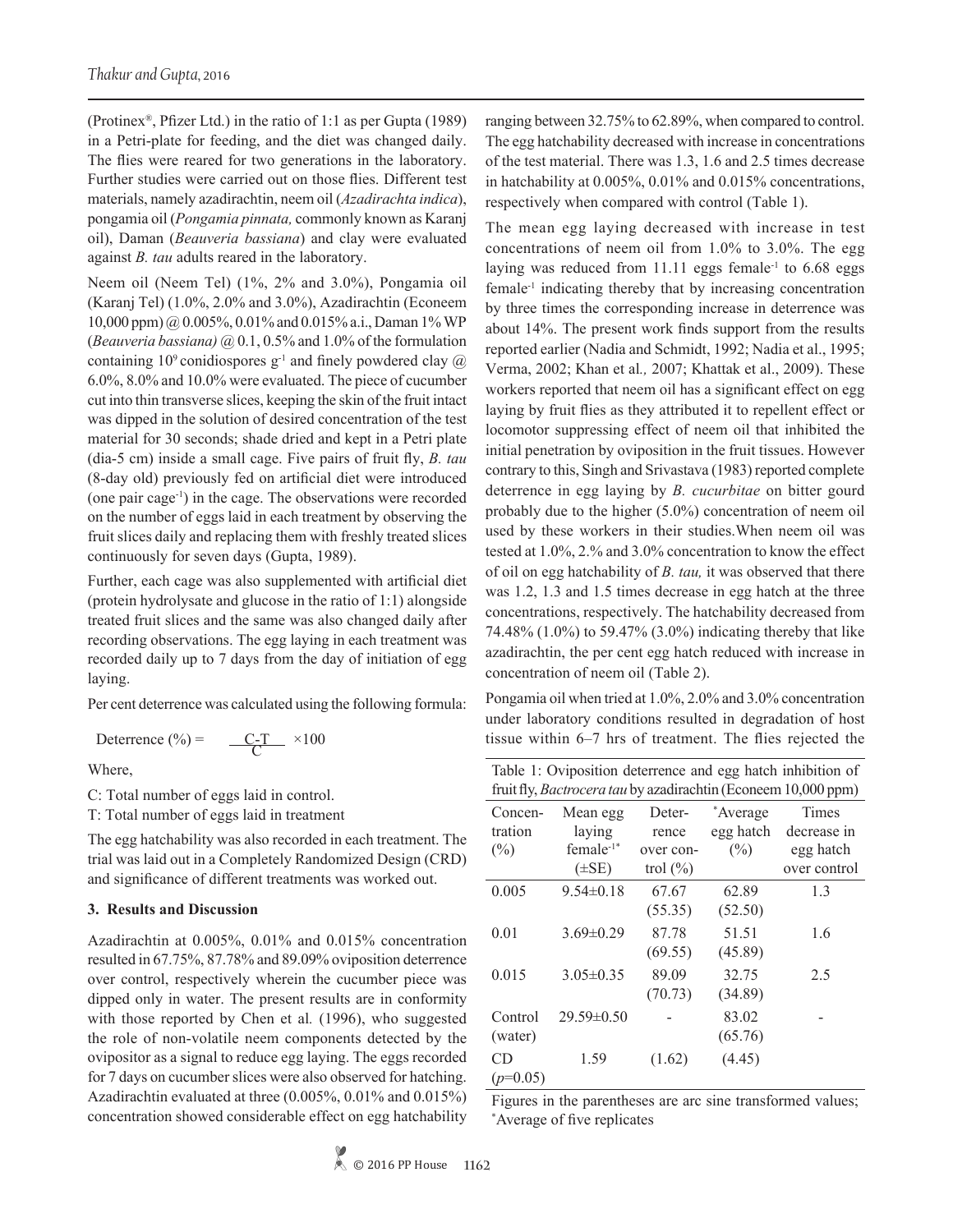degradated tissues for oviposition as no egg laying was recorded in the tissue. Though, the exact cause of degradation is not known, yet it is suspected that probably some components in the pongamia oil caused breakdown of tissues. So far no literature has been found to exist reporting phytotoxic nature of the pongamia oil or its constituents on any crop. Daman, a *B. bassiana* based formulation, tested at three (0.1%, 0.5% and 1.0%) concentrations in the laboratory revealed that the

| Table 2: Oviposition deterrence and egg hatch inhibition of<br>fruit fly, <i>Bactrocera tau</i> by neem oil |                         |            |           |              |
|-------------------------------------------------------------------------------------------------------------|-------------------------|------------|-----------|--------------|
| Concen-                                                                                                     | Mean egg                | Deter-     | *Average  | Times        |
| tration                                                                                                     | laying                  | rence over | egg hatch | decrease in  |
| $(\%)$                                                                                                      | female $1$ <sup>*</sup> | control    | $(\%)$    | egg hatch    |
|                                                                                                             | $(\pm SE)$              | $(\%)$     |           | over control |
| 1.0                                                                                                         | $11.11 \pm 0.15$        | 66.58      | 74.48     | 1.2          |
|                                                                                                             |                         | (54.68)    | (59.86)   |              |
| 2.0                                                                                                         | $8.91 \pm 0.21$         | 73.30      | 66.82     | 1.3          |
|                                                                                                             |                         | (58.89)    | (55.19)   |              |
| 3.0                                                                                                         | $6.68 \pm 0.30$         | 80.24      | 59.47     | 1.5          |
|                                                                                                             |                         | (63.61)    | (50.55)   |              |
| Control                                                                                                     | $33.46\pm0.45$          |            | 87.00     |              |
| (water)                                                                                                     |                         |            | (69.06)   |              |
| CD                                                                                                          | 1.92                    | (1.44)     | (7.79)    |              |
| $(p=0.05)$                                                                                                  |                         |            |           |              |

highest concentration resulted in lowest (5.02 eggs female<sup>-1</sup>) oviposition and maximum deterrency (83.40%). Same trend was also observed at other two concentrations as well. *B. bassiana*, Vuillemin (*Deuteromycotina Hyphomycetes*) has earlier been reported to be active against adults and pupae of *Ceratitis capitata* (Lacey et al., 2001; Ekesi et al., 2002; Dimbi et al., 2003; Almeida et al., 2007) however, its role as oviposition deterrent has not been extensively studied.Daman (*B. bassiana*) like other candidate materials also showed considerable reduction in egg hatching (39.79% to 60.15%) at the tested concentrations  $(0.1\text{%-1.0\%})$ . There was 1.4 to 2.2 times reduction in egg hatching of *B. tau* when compared over control (Table 3). Maximum mean egg laying (6.65 eggs female-1) was recorded at 0.1% concentration of clay which was statistically at par with 0.5% concentration (6.39 eggs) female-1); whereas minimum mean egg laying (5.02 eggs female-1) was recorded at the highest dose (1.0%). All the concentrations proved superior over control. The table also reveals that with gradual increase in concentration there was corresponding increase in deterrent effect on oviposition as maximum deterrence (83.40%) over control was obtained at the highest concentration  $(1.0\%)$  and minimum  $(77.46\%)$ at the lowest (0.01%) concentration. The deterrence over control at 0.5 and 1.0% concentration was at par. With increase in concentration, there was corresponding decrease in oviposition. Clay being a physical deterrent for oviposition

| vassiana j |                         |            |           |              |
|------------|-------------------------|------------|-----------|--------------|
| Concen-    | Mean egg                | Deter-     | *Average  | Times        |
| tration    | laying                  | rence over | egg hatch | decrease in  |
| $(\%)$     | female $1$ <sup>*</sup> | control    | $(\%)$    | egg hatch    |
|            | $(\pm SE)$              | $(\%)$     |           | over control |
| 0.1        | $6.65 \pm 0.11$         | 77.46      | 60.15     | 1.4          |
|            |                         | (61.66)    | (50.86)   |              |
| 0.5        | $6.39 \pm 0.09$         | 78.23      | 46.90     | 1.9          |
|            |                         | (62.21)    | (43.20)   |              |
| 1.0        | $5.02 \pm 0.18$         | 83.40      | 39.79     | 2.2          |
|            |                         | (65.97)    | (39.10)   |              |
| Control    | $29.96 \pm 0.33$        |            | 87.11     |              |
| (water)    |                         |            | (69.14)   |              |
| CD         | 1.27                    | (2.32)     | (4.68)    |              |
| $(p=0.05)$ |                         |            |           |              |

Table 3: Oviposition deterrence and egg hatch inhibition of fruit fly, *Bactrocera tau* by Daman 1% WP (*Beauveria* 

*bassiana*)

also showed slight inhibitory effect on egg hatchability which varied between 61.00 to 74.50% at three concentrations tested when compared over control (89.70%) (Table 4). No work so far seems to have been conducted on the inhibitory role of Daman (*B. bassiana*) and clay on egg hatching in any of the insect-pest species as no information has been found to exist in literature in support or against the present findings. Clay in the form of kaolin particle film in the name of various commercial products like surround WP has been used as an ovipositional deterrent by a large number of workers on various crops like cotton against pink boll worm (Sisterson et al., 2003); apples, nectarines and persimmons against med fruit fly, *C. capitata*  (Mazor and Erez, 2004); olive against olive fruit fly, *B. oleae*  (Perri et al., 2006); potato against potato psyllid, *Bactericera cockerelli* (Peng et al., 2011) and citrus against Mediterranean

Table 4: Oviposition deterrence and egg hatch inhibition of fruit fly, *Bactrocera tau* by clay

| mun ny, <i>bacirocera iau</i> vy ciay |                         |            |           |              |
|---------------------------------------|-------------------------|------------|-----------|--------------|
| Concen-                               | Mean egg                | Deter-     | *Average  | Times        |
| tration                               | laying                  | rence over | egg hatch | decrease in  |
| $(\%)$                                | female $1$ <sup>*</sup> | control    | $(\%)$    | egg hatch    |
|                                       | $(\pm SE)$              | $(\%)$     |           | over control |
| 6.0                                   | $6.71 \pm 0.12$         | 79.16      | 74.50     | 1.2          |
|                                       |                         | (62.86)    | (59.75)   |              |
| 8.0                                   | $5.76 \pm 0.09$         | 82.01      | 69.51     | 1.3          |
|                                       |                         | (64.93)    | (56.62)   |              |
| 10.0                                  | $3.28 \pm 0.21$         | 89.29      | 61.00     | 1.5          |
|                                       |                         | (70.91)    | (51.50)   |              |
| Control                               | $32.44\pm0.51$          |            | 89.70     |              |
| (water)                               |                         |            | (71.94)   |              |
| CD                                    | 1.46                    | (2.69)     | (7.01)    |              |
| $(p=0.05)$                            |                         |            |           |              |